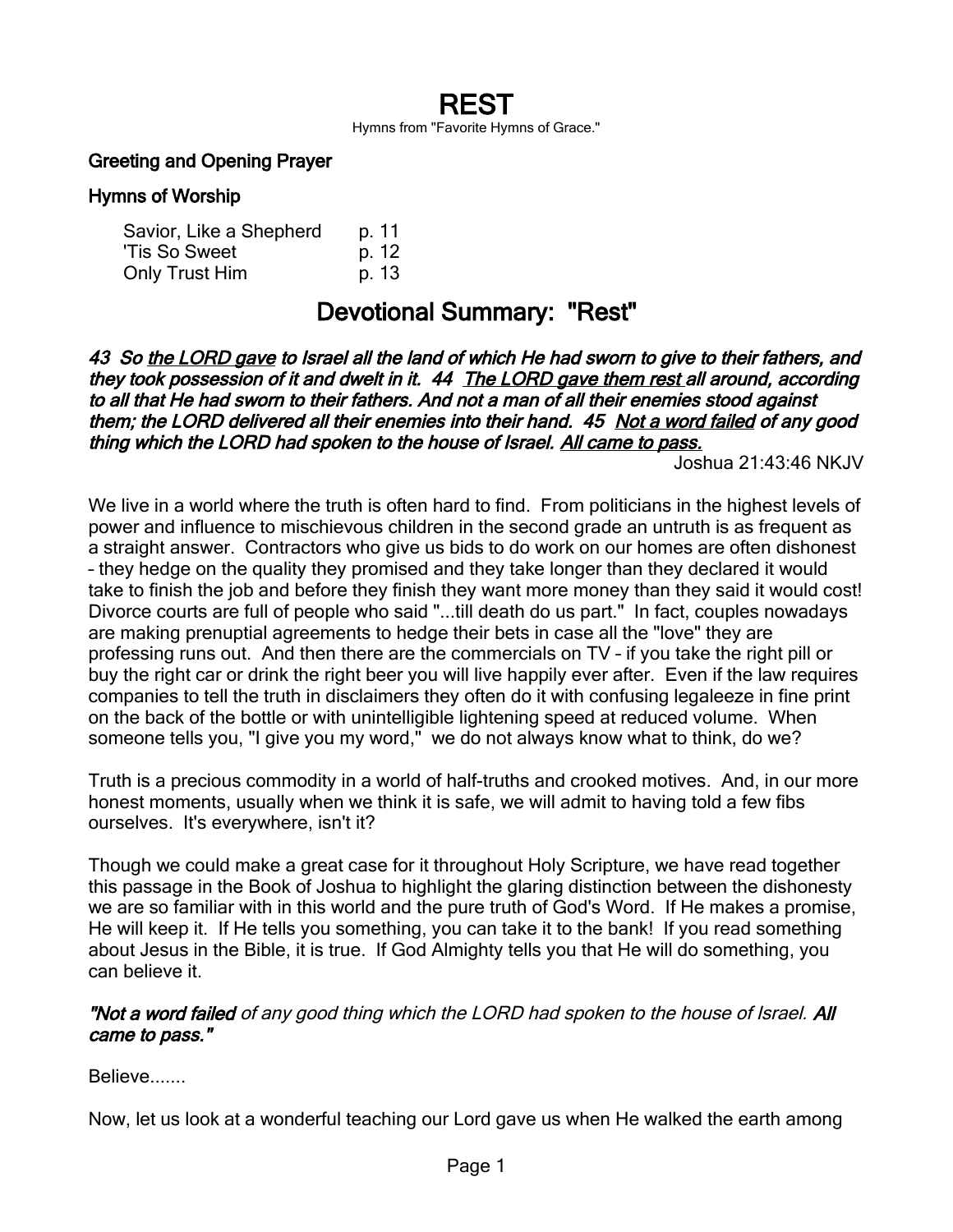men.

#### 28 Come to Me, all you who labor and are heavy laden, and I will give you rest. 29 Take My yoke upon you and learn from Me, for I am gentle and lowly in heart, and you will find rest for your souls. 30 For My yoke is easy and My burden is light. (Matthew 11:28-30 NKJV)

Jesus Christ, the only begotten Son of God, spoke these words. They were recorded 2000 years ago. They have been tested through the ages and found to be true by untold numbers of simple believers who put their trust in Him. Testimonies of Christ's comfort and rest have come from the Coliseum in Rome where Christians were thrown to the lions, from the grass huts of missionaries in Africa, from the trenches in France, from prisons in Siberia, from concentration camps in World War II, from inner-city slums, from the lips of alcoholics and addicts, from waiting rooms outside surgeries in hospitals all over the world...the reports keep coming in – God is faithful! God is love!

1) Look at what a wonderful invitation our Lord has made to you! "COME TO ME!" This is not a whimsical invite to a tea party with your neighbor's kids. This is the One who gave you life, who called you into existence, who oversees your every breath, who has seen you through thick and thin to this day in your life...and He is calling, inviting, beckoning to YOU – "Come to me!" What an amazingly kind and generous thing that God would actually ASK us to enter His presence! After all we have done that we knew we should not do and after all we have not done that we knew we should do! He says, "I'll forgive you – COME TO ME!" Only believe.

### Believe....

2) Look at what a wonderful promise our Lord has made! "I WILL GIVE YOU REST!" Does this sound familiar? Remember? In Joshua we read that God gave Israel rest all around. And this was as He had promised to their forefathers. The Almighty made a great promise to Abraham, Isaac and Jacob and He kept His promise! Christ has made a promise to you: if you come to Him, if you look to Him for salvation from the enemies of your soul, you will find rest. No more fear of tomorrow. No more dread of dying. No more longing for peace with your Maker. If there is a battle, the fight is to stay under the shelter of His love and mercy...to keep your faith in what He said, not listening to the voices of defeat, and doubt and fear that howl at us incessantly from our circumstances in the world.

Believe....

#### 3) Look at what a wonderful challenge our Lord has made! "TAKE MY YOKE UPON YOU AND LEARN FROM ME, FOR I AM GENTLE AND LOWLY IN HEART, AND YOU WILL FIND REST FOR YOUR SOULS."

"Learn from Me!" Bible teacher, Ray Vander Laan, has a very interesting insight in his video series, "That the World May Know." Rabbinic tradition teaches that in New Testament times the doctrines and instructions of a rabbi for his disciples – his followers – was called his "yoke." The Rabbi, or Teacher, would tell his followers what they could do and what they could not do and they would try to conform. The idea of "yoke" gives the image of a poor ox laboring under the strain of pulling a heavy cart. In this light, it is a marvelous truth for us to grasp hold of, that the Lord is calling us away from the rigors of legalistic, ritualistic religiosity and